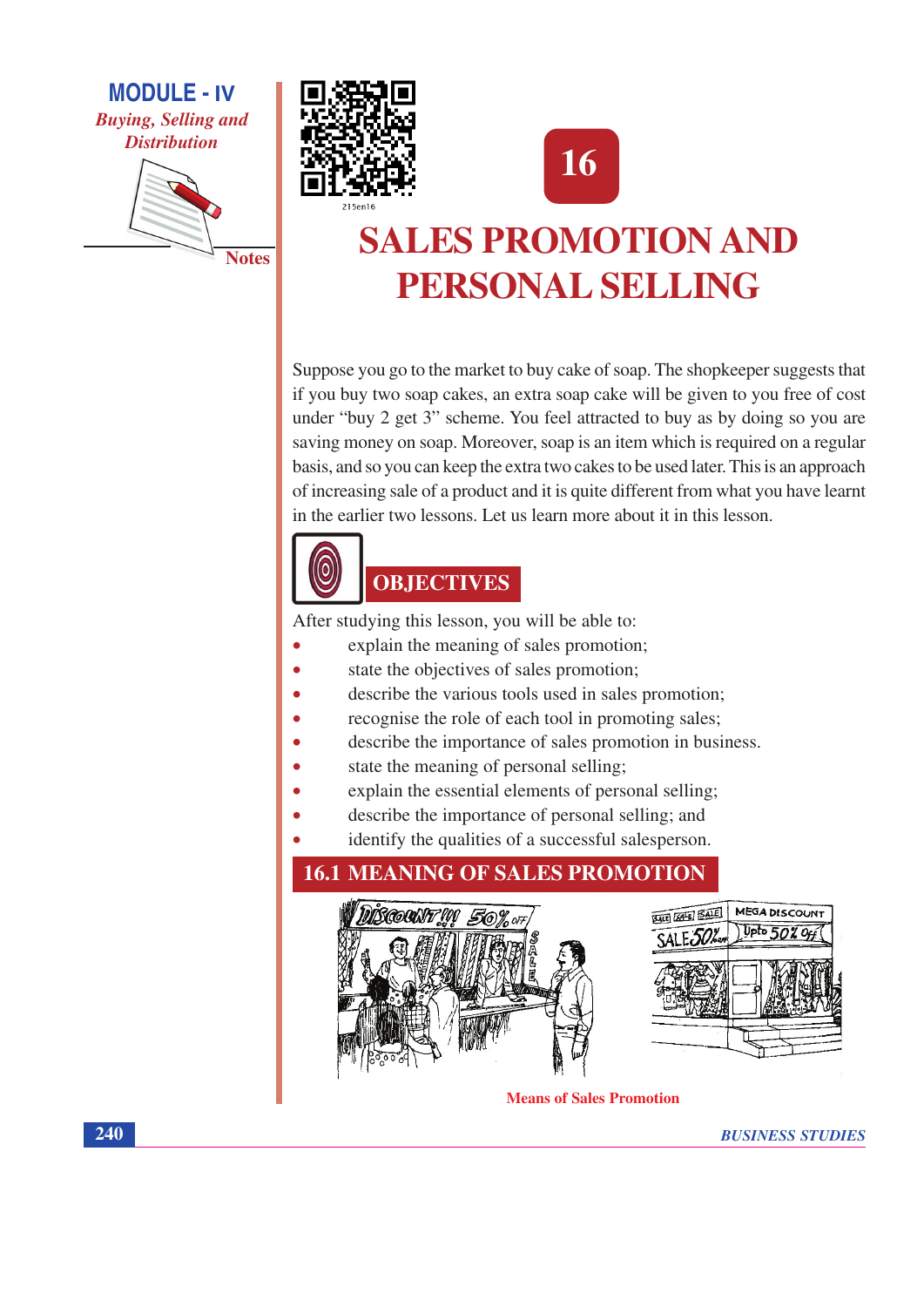Every businessman wants to increase the sale of goods that he deals in. He can adopt several ways for that purpose. You might have heard about "Lakhpati Bano", "Win a tour to Singapore", "30% extra in a pack of one kg", "scratch the card and win a prize" etc. You might also have seen gifts like lunch box, pencil box, pen, shampoo pouch etc. offered free with some products.

There are also exchange offers, like in exchange of existing model of television you can get a new model at a reduced price. You may have also observed in your neighbouring markets notices of "winter sale", "summer sale", "trade fairs", "discount up to 50%" and many other schemes to attract customers to buy certain products. All these are incentives offered by manufacturers or dealers to increase the sale of their goods. These incentives may be in the form of free samples, gifts, discount coupons, demonstrations, shows, contests etc. All these measures normally motivate the customers to buy more and thus, it increases sales of the product. This approach of selling goods is known as "Sales Promotion"

You have learnt about advertising in the earlier lessons. Advertising also help in increasing sales of goods. Thus, advertising can be used as means of communication to inform potential customers about the incentives offered for sales promotion. Sales promotion adopts short term, non-recurring methods to boost up sales in different ways. These offers are not available to the customers throughout the year. During festivals, end of the seasons, year ending and some other occasions these schemes are generally found in the market.

Thus, sales promotion consists of all activities other than advertising and personal selling that help to increase sales of a particular product.



Answer the following in the space provided after each question.

- What is meant by 'Sales Promotion'?  $\mathbf{i}$ .
- $ii.$ How can advertising help sales promotion?

**MODULE - IV Buying, Selling and Distribution** 

**Notes** 

**BUSINESS STUDIES**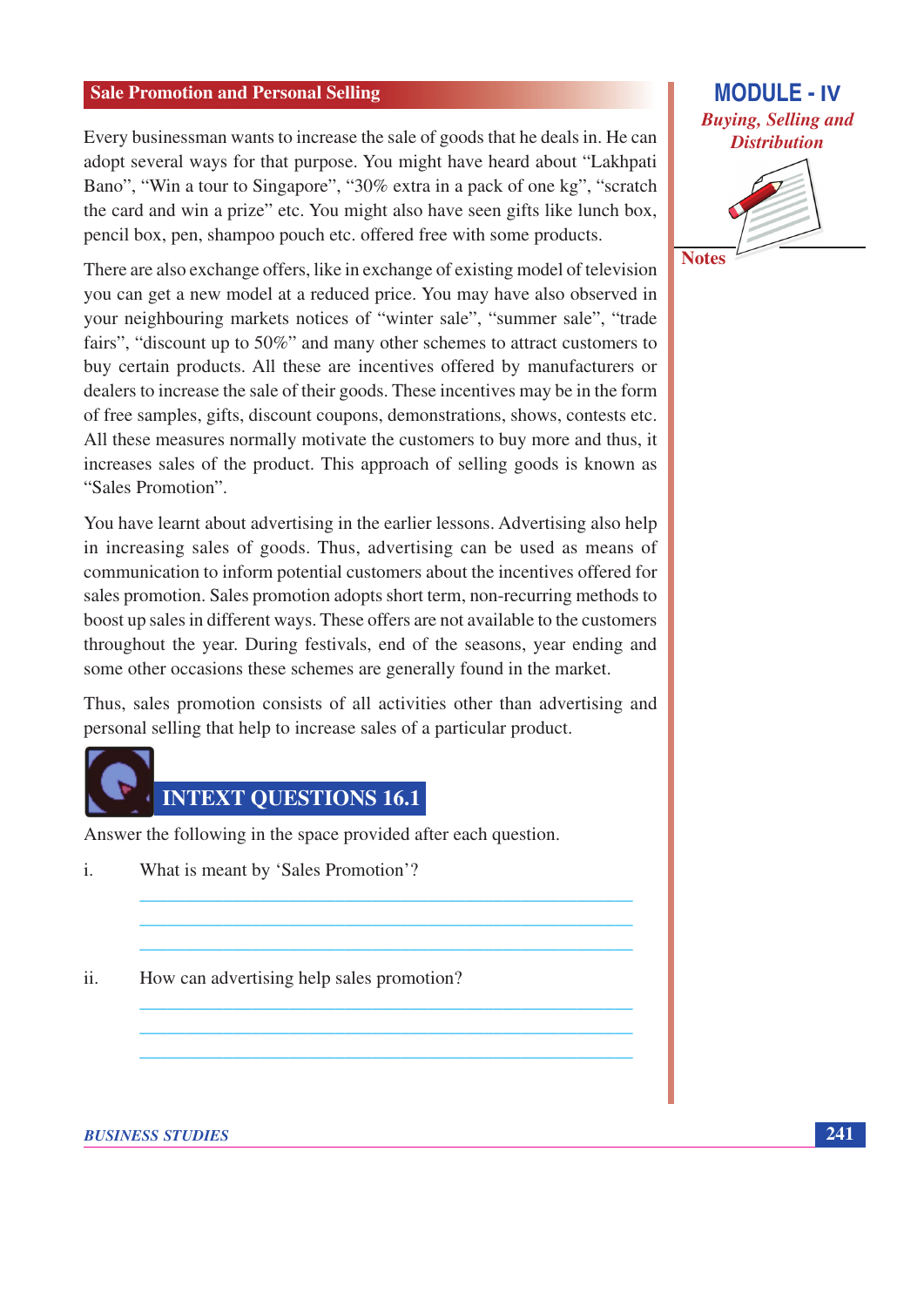**Buying, Selling and Distribution** 



**Notes** 

## **16.2 IMPORTANCE OF SALES PROMOTION**

The business world today is a world of competition. A business cannot survive if its products do not sell in the market. Thus, all marketing activities are undertaken to increase sales. Producers may spend a lot on advertising and personal selling. Still the product may not sell. So incentives need to be offered to attract customers to buy the product. Thus, sales promotion is important to increase the sale of any product. Let us discuss the importance of sales promotion from the point of view of manufacturers and consumers.

### **From The Point of View of Manufacturers**

Sales promotion is important for manufacturers because of the following reasons.

- $\mathbf{i}$ . It helps to increase sales in a competitive market and thus, increases profits,
- ii. It helps to introduce new products in the market by drawing the attention of potential customers,
- iii. When a new product is introduced or there is a change of fashion or taste of consumers, existing stocks can be quickly disposed off,
- iv. It stabilizes sales volume by keeping its customers with them. In the age of competition it is quite possible that a customer may change his/ her mind and try other brands. Various incentives under sales promotion schemes help to retain the customers.

## **From The Point of View of Consumers**

Sales promotion is important for consumers because of the following reasons.

- $\mathbf{i}$ . The consumer gets the product at a cheaper rate,
- It gives financial benefit to the customers by way of providing prizes ii. and sending them to visit different places,
- The consumer gets all information about the quality, features and uses iii. of different products,
- iv. Certain schemes like money back offer creates confidence in the mind of consumers about the quality of goods,
- It helps to raise the standard of living of people. By exchanging their V. old items consumers can use latest items available in the market. Use of such goods improves their image in society.



## **INTEXT QUESTIONS 16.2**

State whether the following statements are true or false :

Sales promotion does not help in increasing sale.  $(a)$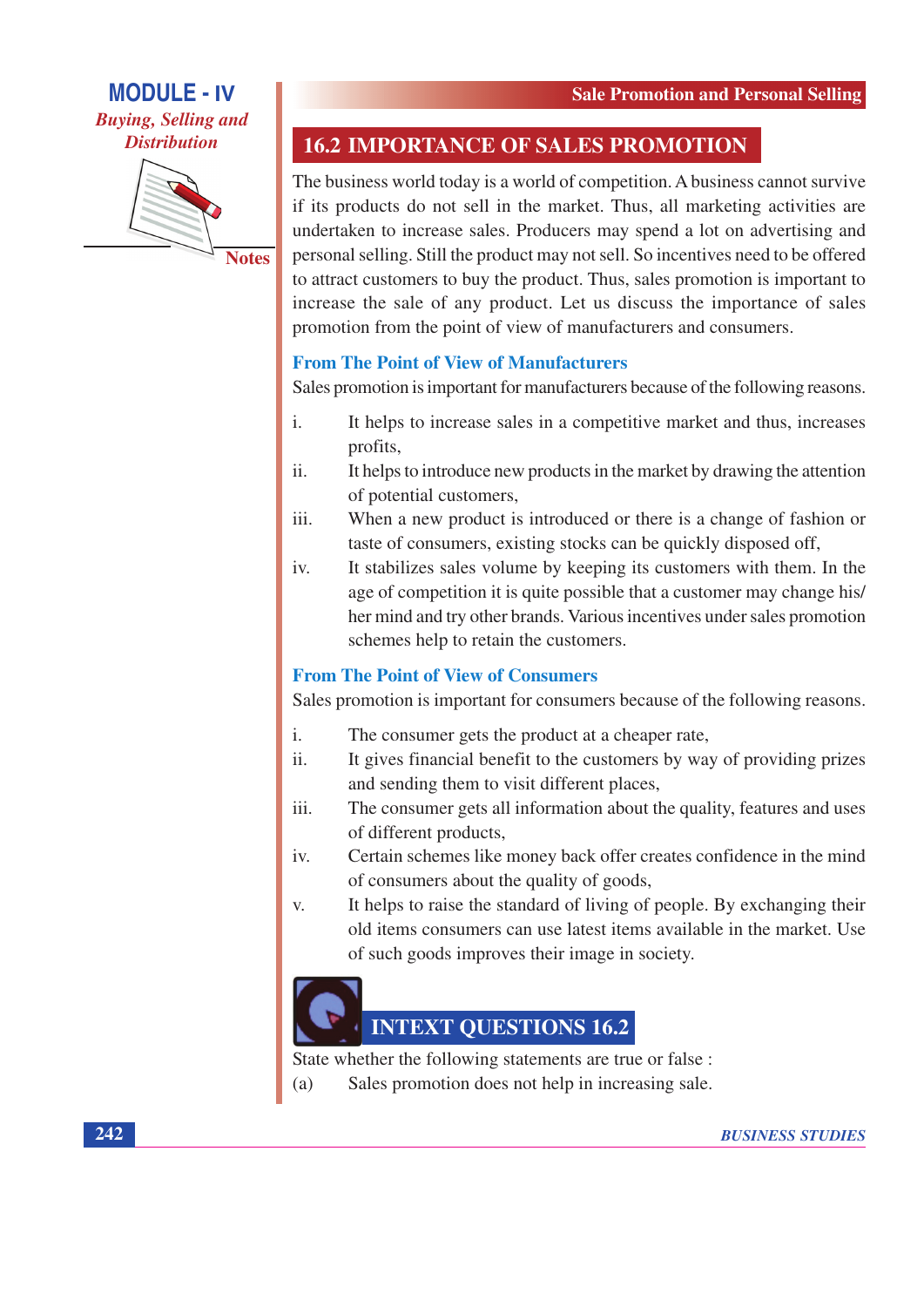- Sales promotion does not help in introducing a new product in the  $(b)$ market.
- $(c)$ Through sales promotion the consumer gets the product at a cheaper rate.
- Sales promotion does not help the customer to get information about  $(d)$ the product.
- Sales promotions helps in raising the quality of life of the consumers.  $(e)$

### **16.3 TOOLS OF SALES PROMOTION**

To increase the sale of any product manufactures or producers adopt different measures like sample, gift, bonus, and many more. These are known as tools or techniques or methods of sales promotion. Let us know more about some of the commonly used tools of sales promotion.

**Free samples:** You might have received free samples of shampoo.  $(i)$ 

washing powder, coffee powder, etc. while purchasing various items from the market. Sometimes these free samples are also distributed by the shopkeeper even without purhasing any item from his shop. These are distributed to attract consumers to try out a new product and thereby create new customers. Some businessmen distribute samples among selected persons in order to

popularize the product. For example, in the case of medicine free samples are distributed among physicians, in the case of textbooks, specimen copies are distributed among teachers.

**Premium or Bonus offer:** A milk shaker along with Nescafe, mug  $(ii)$ with Bournvita, toothbrush with 500 grams of toothpaste, 30% extra in

a pack of one kg. are the examples of premium or bonus given free with the purchase of a product. They are effective in

new product at a price less than the original price of the product. This is

useful for drawing attention to

product improvement. 'Bring your

old mixer-cum-juicer and exchange it for a new one just by paying Rs.500'

inducing consumers to buy a particular product. This is also useful for encouraging and rewarding existing customers.

**Exchange schemes:** It refers to offering exchange of old product for a  $(iii)$ 



FREE

**Exchange Offer** 



**MODULE - IV** 

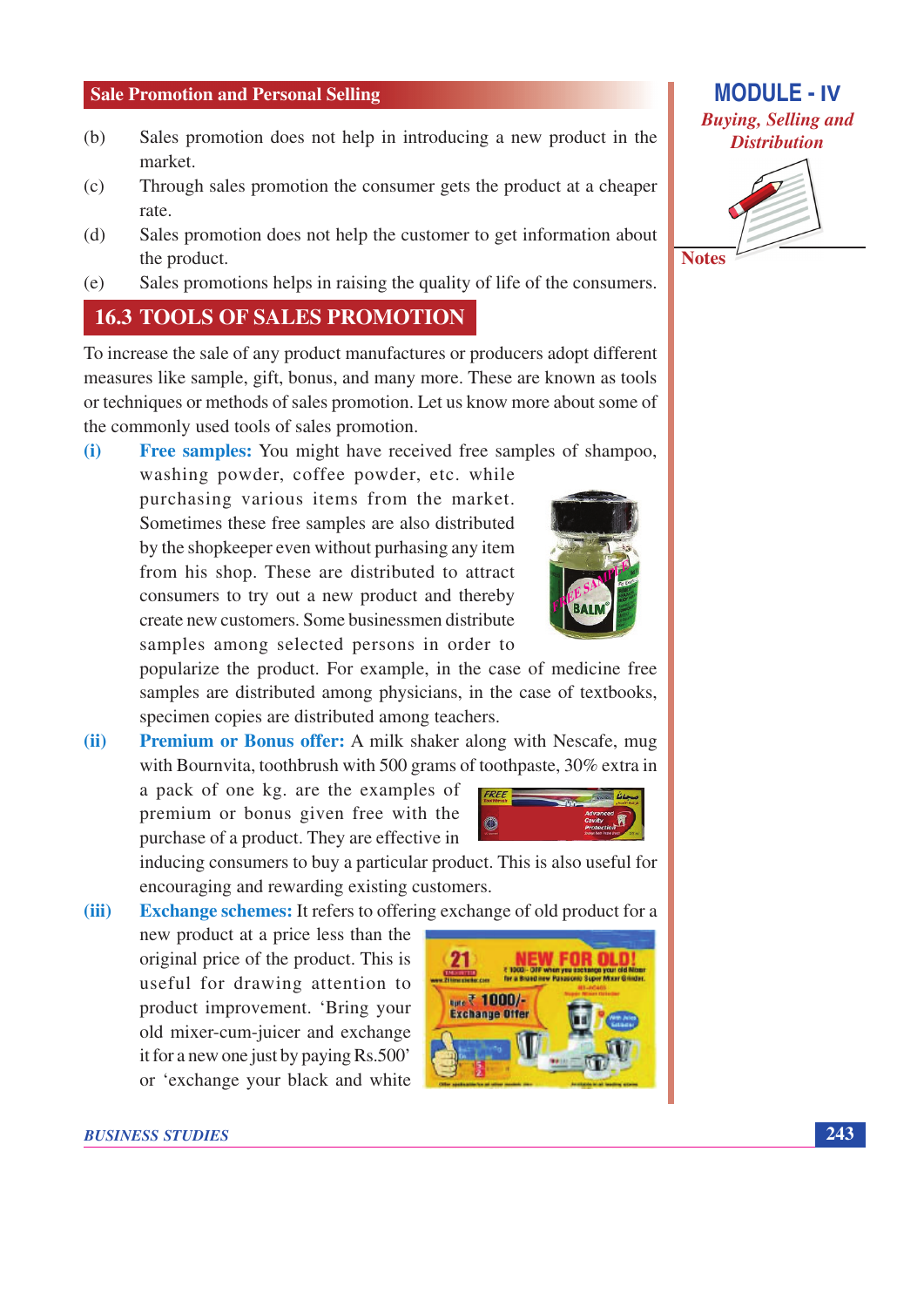**MODULE - IV Buying, Selling and Distribution** 



**Notes** 

television with a colour television' are various popular examples of exchange scheme.

 $(iv)$ Price-off offer: Under this offer, products are sold at a price lower than the original price. 'Rs. 2 off on purchase of a lifebouy soap, Rs. 15 off on a pack of 250 grams of Taj Mahal tea, Rs. 1000 off on cooler' etc. are some of the common schemes. This type of scheme is designed to boost up sales in off-season and sometimes while introducing a new product in the market.



 $(v)$ Coupons: Sometimes, coupons are issued by manufacturers either in

the packet of a product or through an advertisement printed in the newspaper or magazine or through mail. These coupons can be presented to the retailer while buying the product. The holder of the coupon gets the product at a discount. For example, you might have come across coupons like, 'show this and get Rs. 15 off



on purchase of 5 kg. of Annapurna Atta'. The reduced price under this scheme attracts the attention of the prospective customers towards new or improved products.

 $(vi)$ **Fairs and Exhibitions:** Fairs and exhibitions may be organised at local,

regional, national or international level to introduce new products, demonstrate the products and to explain special features and usefulness of the products. Goods are displayed and demonstrated and their sale is also conducted at a reasonable



discount. 'International Trade Fair' in New Delhi at Pragati Maidan, which is held from 14th to 27th November every year, is a well known example of Fairs and Exhibitions as a tool of sales promotion.

- **Trading stamps:** In case of some specific products trading stamps are  $(vii)$ distributed among the customers according to the value of their purchase. The customers are required to collect these stamps of sufficient value within a particular period in order to avail of some benefits. This tool induces customers to buy that product more frequently to collect the stamps of required value.
- Scratch and win offer: To induce the customer to buy a particular  $(viii)$ product 'scratch and win' scheme is also offered. Under this scheme a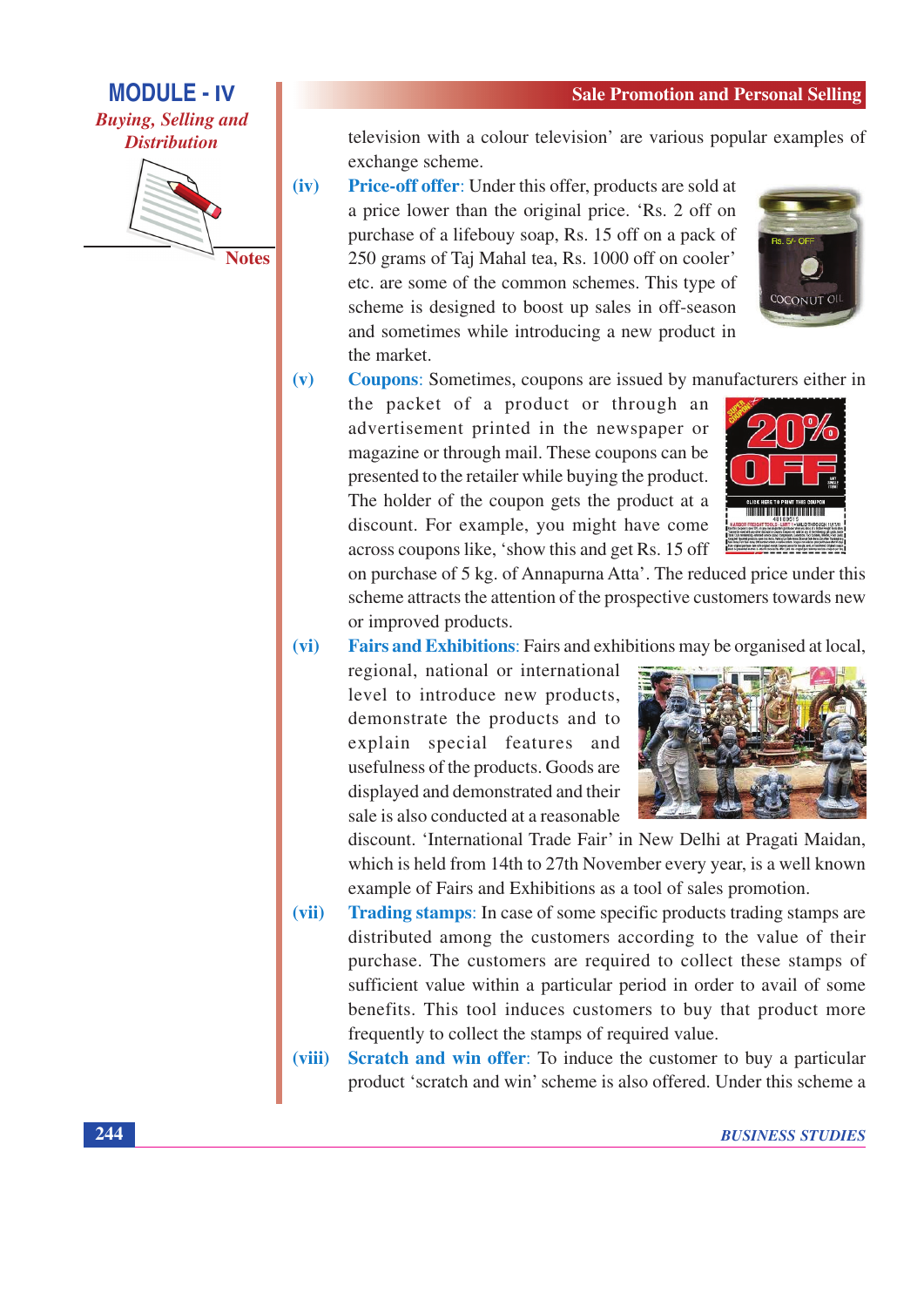customer scratches a specific marked area on the package of the product and gets the benefit according to the message written there. In this way customers may get some item free as mentioned on the marked area or may avail of price-off, or sometimes visit



different places on special tour arranged by the manufacturers.

Money Back offer: Under this scheme customers  $(ix)$ are given assurance that full value of the product will be returned to them if they are not satisfied after using the product. This creates confidence among the customers with regard to the quality of the product. This technique is particularly useful while introducing new products in the market.



# **INTEXT QUESTIONS 16.3**

Match the tools/techniques of sales promotion with their objectives.

| <b>Tools / Techniques</b> | <b>Objectives</b>                                                |
|---------------------------|------------------------------------------------------------------|
| <i>i.</i> Free Samples    | (a) To induce customers to buy a product<br>more frequently.     |
| ii. Exchange Schemes      | (b) Useful for drawing attention towards<br>product improvement. |
| iii. Price-off offer      | (c) When a new product is to be introduced                       |
| iv. Trading stamps        | (d) To boost up sales in off-season.                             |

## **16.4 PERSONAL SELLING**

When you want to buy something you usually go to the concerned shop and

purchase it from there. But, sometimes you find people bring certain goods or products and make them available to you at your place. For example, you find persons selling vegetables or rice by carrying the same in a cart and moving from door to door to sell. You must have noticed persons selling sarees, carpets, electronic items, etc.



in a similar fashion. While traveling in buses or local trains you must also have seen people selling pens, toys, books, combs, etc. inside the bus or train. In cities



**Notes**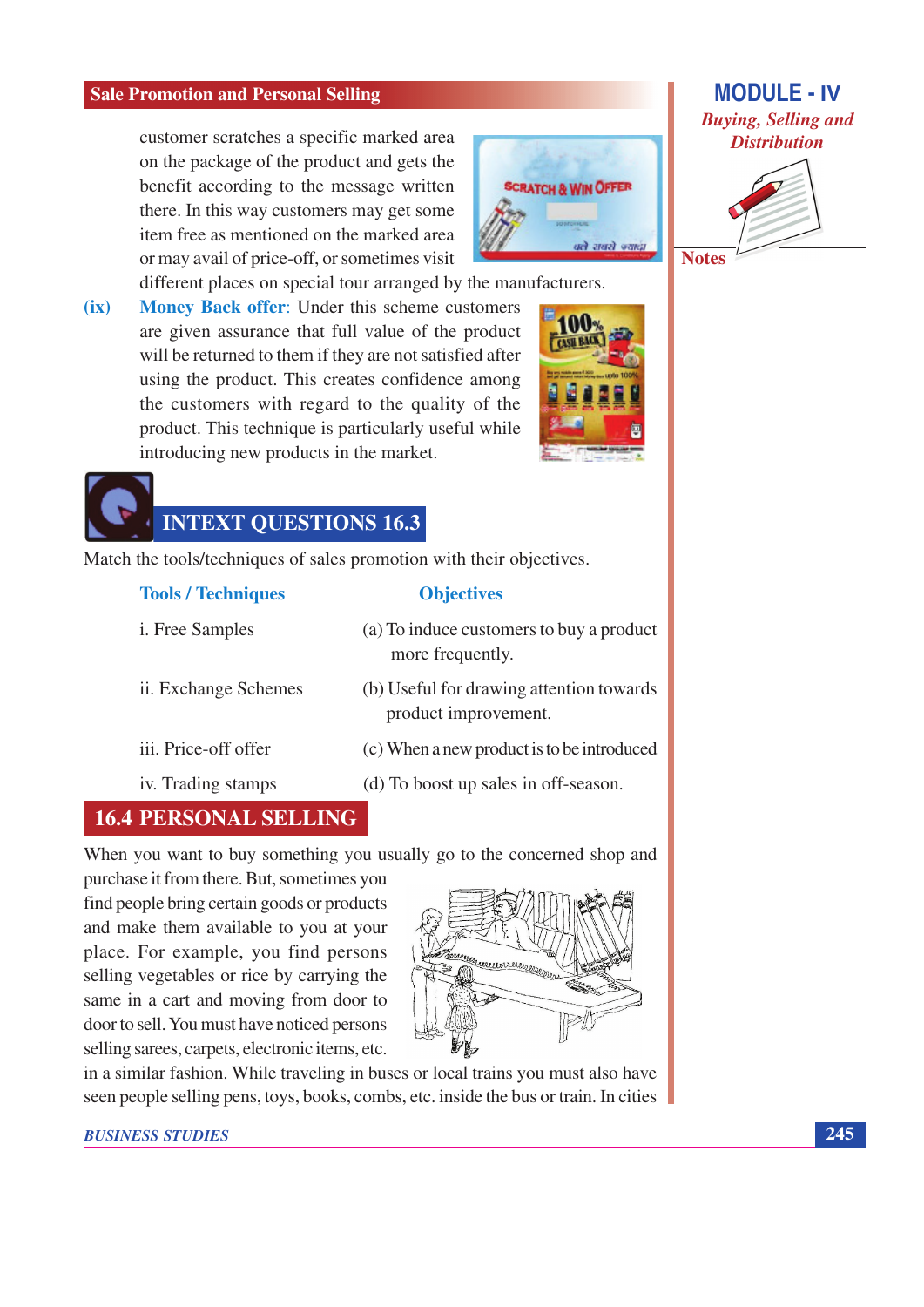**Buying, Selling and Distribution** 



also persons move from door to door to sell different products like water purifiers, air purifiers, detergents, mosquito repellents, etc. Don't you think these are different methods of selling goods unlike keeping them in a shop and sell? Let us learn more about these types of selling.

## **16.5 MEANING OF PERSONAL SELLING**

Think about the persons who sell goods and commodities. What do they do? They show certain variety of goods to you, try to explain the features of the products, if required demonstrate the functioning of the items, inform you about the price and concession available, persuade you to buy the product and also in some cases promises you to bring certain items of your choice in future. So not only do they inform and explain to you about the product but also persuade you to buy those items and want you to buy from them in future also. On the other hand, you also gather more information about the product, see and handle it personally to judge it better.

The person who sells goods to you in this way is called a 'salesperson' and the technique of selling is known as 'personal selling' or 'salespersonship'. Thus, personal selling refers to the presentation of goods before the potential buyers and persuading them to purchase it. It involves face-to-face interaction and physical verification of the goods to be purchased. The objective is not only just to sell the product to a person but also to make him/her a permanent customer.

You can also find personal selling in some shops where salesmen are employed by the shopkeeper to use this technique. For example, you can find such salespersons in jewellery stores, consumer goods stores, saree houses, etc. In case of some services, we also find personal selling used in shops. For example, we find people going to the same barbershop for hair cut and get a free massage from a specific barber tastes. This shows that in case of personal selling the seller usually come to know about the tastes and preferences of the customer and thus attracts him to buy the goods or services. Personal selling refers to the presentation of goods and services before the customers and convincing or persuading them to buy the products or services. After having an idea about personal selling, let us know about some of the essential elements of personal selling.

## **16.6 ESSENTIAL ELEMENTS OF PERSONAL SELLING**

Personal selling consists of the following elements.

- Face-to-Face interaction: Personal selling involves a salesmen having i. face-to-face interaction with the prospective buyers.
- ii. **Persuasion:** Personal selling requires persuasion on the part of the seller to the prospective customers to buy the product. So a salesperson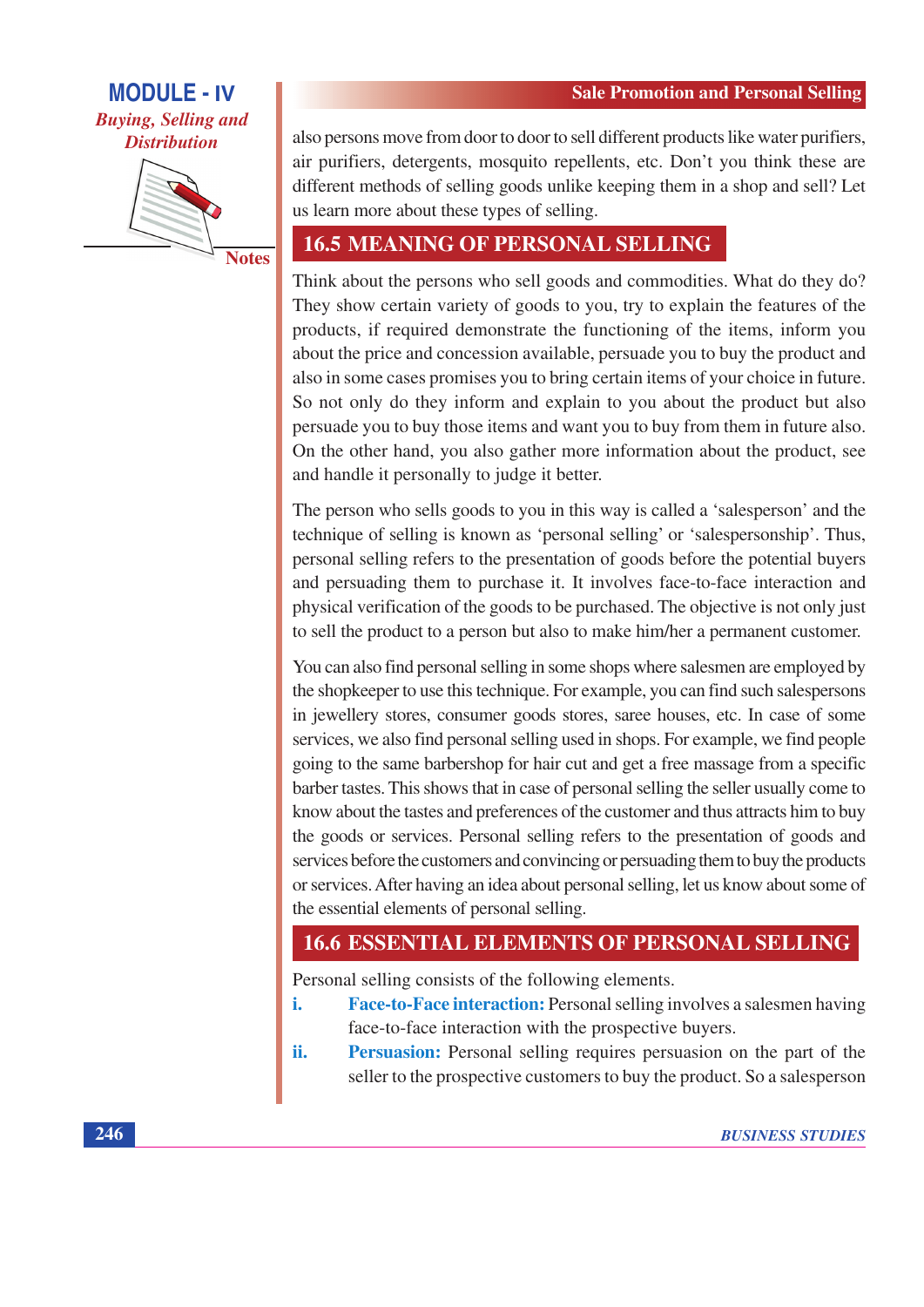must have the ability to convince the customers so that an interest may be created in the minds of the customers to use that product.

- **Flexibility:** The approach of personal selling is always flexible. iii. Sometimes salesperson may explain the features and benefits of the product, sometimes give demonstration of the use of product and also answers number of queries from the customers. Looking into the situation and interest of the customers, the approach of the salesperson is decided instantly.
- **Promotion of sales:** The ultimate objective of personal selling is to iv. promote sales by convincing more and more customers to use the product.
- **Supply of Information:** Personal selling provides various information  $\mathbf{v}$ . to the customers regarding availability of the product, special features, uses and utility of the products. So it is an educative process.
- Mutual Benefit: It is a two-way process. Both seller and buyer derive vi. benefit from it. While customers feel satisfied with the goods, the seller enjoys the profits.

# **INTEXT QUESTIONS 16.4**

Fill in the blanks with appropriate words.

- Personal selling involves persuading to buy the goods  $\mathbf{i}$
- $ii.$ The ultimate objective of personal selling is
- iii.
- $iv$ Supply of information to customers makes personal selling an process

## **16.7 IMPORTANCE OF PERSONAL SELLING**

Personal Selling is extremely important as it helps in increasing sales. But there are other features as well which make it important. Let us discuss the importance of personal selling from the point of view of manufactures as well as consumers.

#### From manufacturer's point of view

- $\mathbf{i}$ . It creates demand for products both new as well as existing ones.
- $ii$ It creates new customers and, thus help in expanding the market for the product.
- It leads to product improvement. While selling personally the seller iii. gets acquainted with the choice and demands of customers and makes suggestions accordingly to the manufacturer.

#### **BUSINESS STUDIES**



247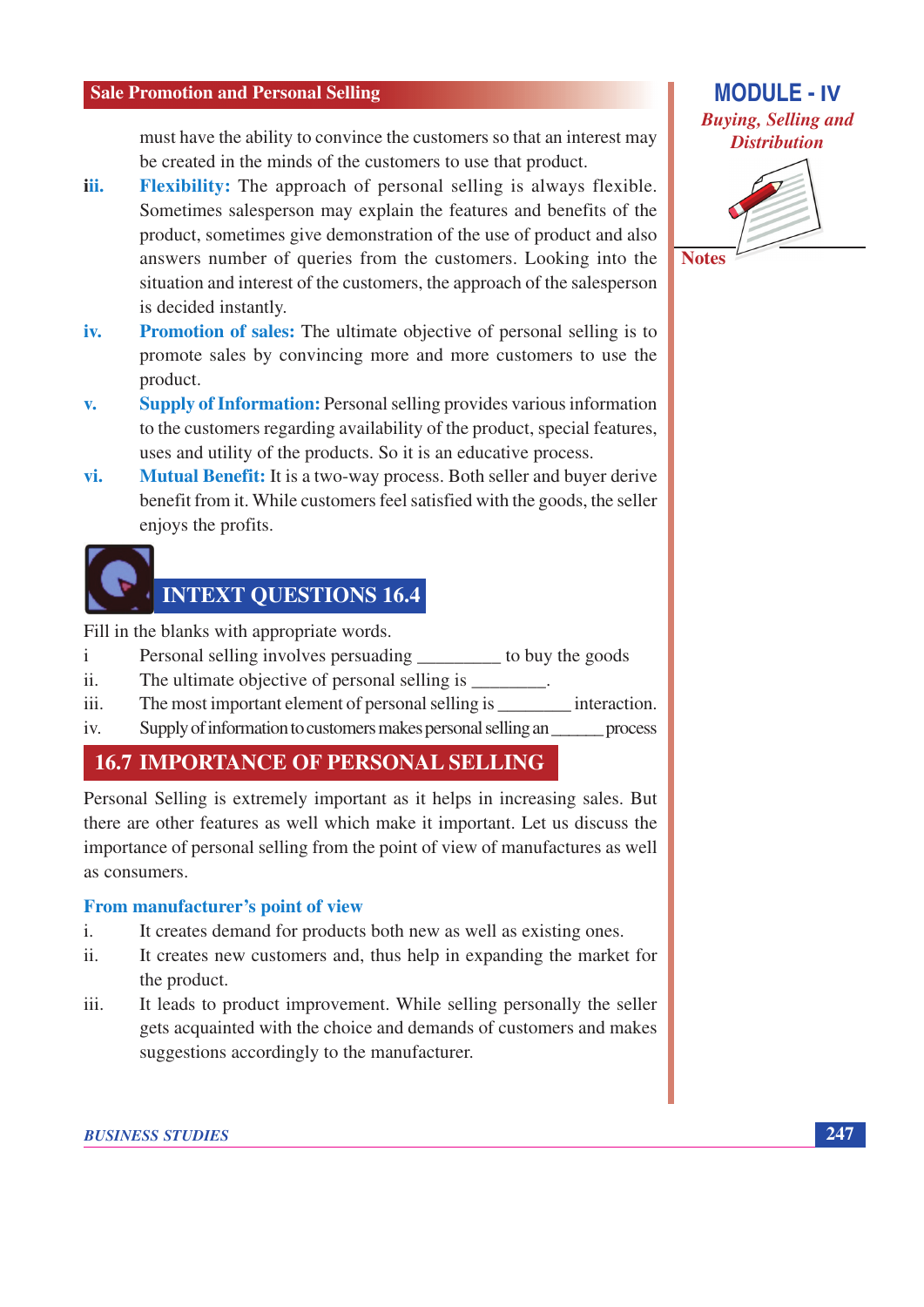**Buying, Selling and Distribution** 



From customer's point of view

- $\mathbf{i}$ . Personal selling provides an opportunity to the consumers to know about new products introduced in the market. Thus, it informs and educates the consumers about new products.
- ii. It is because of personal selling that customers come to know about the use of new products in the market. The sellers demonstrate the product before the prospective buyers and explain the use and utility of the products.
- iii. Personal selling also guides customers in selecting goods best suited to their requirements and tastes as it involves face-to-face communication.
- iv. Personal selling gives an opportunity to the customers to put forward their complaints and difficulties in using the product and get the solution immediately.

# **INTEXT OUESTIONS 16.5**

Which of the following statements are true and which are false?

- $\mathbf{i}$ . Personal selling helps manufacturers to improve their products based on suggestions made by sellers.
- Customers do not have immediate solution of their problems regarding ii. a product from the salesperson.
- Personal selling leads to creation of new customers only for the existing iii. products.
- Better use of product is not the result of personal selling.  $iv.$
- Customers can complain to the salesperson about a product.  $V_{\star}$

### **16.8 OUALITIES OF SALESPERSON ENGAGED IN** PERSONAL SELLING

It is very difficult to enlist the qualities of people engaged in personal selling. The quality will vary from time to time and from situation to situation. It also depends upon the customers' demand and nature of the product. Again a salesperson may be effective in one situation but may fail in another situation. So in real life certain qualities may be suitable for a particular line of product and may be irrelevant in any other case. However, there are certain common qualities, which every salesperson should possess in order to become successful in their life. These qualities are listed below. Now let us discuss the above qualities in detail.

i. Physical qualities: A salesperson should have a good appearance and an impressive personality. He should also have a sound health.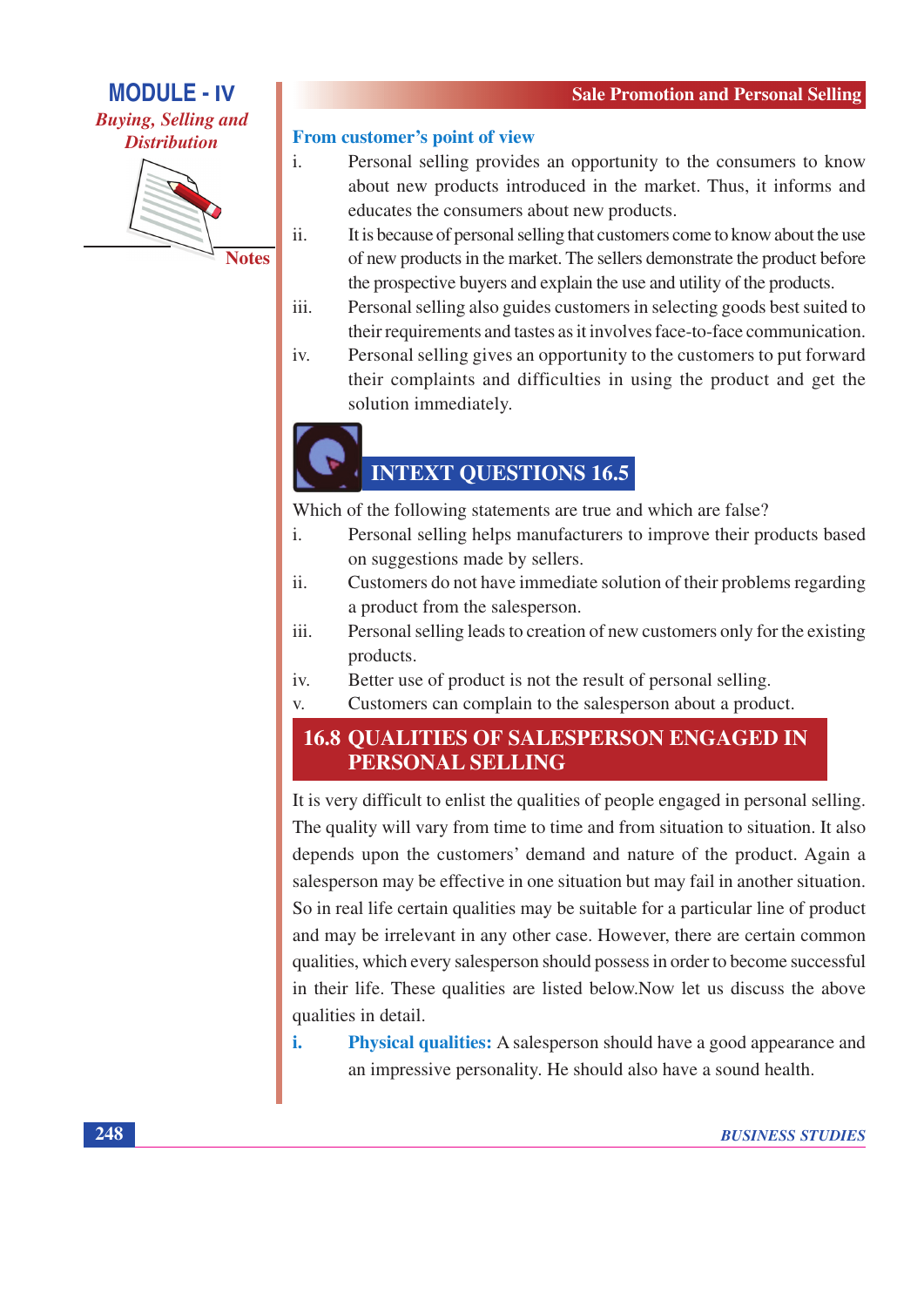**Mental qualities:** A good salesperson should posses certain mental ii. qualities like imagination, initiative, self-confidence, sharp memory, alertness etc. He should be able to understand the needs and preferences of customers.



# **MODULE - IV Buying, Selling and Distribution**



iii. **Integrity of character:** A good salesperson should posses the qualities of honesty and integrity.

He is to gain the confidence of the customers. He should be able to understand their needs and guide them how to satisfy those needs. His employer too should have faith in him. A salesperson should be loyal both to the employer and to the customers.

- Knowledge of the product and the company: A salesperson should iv. have full knowledge of the product and the company he is representing. He should be able to explain each and every aspect of the product *i.e.* its qualities, how to use it, what precautions to be taken, etc. He should be able to explain the business and service record of the company. He should also have knowledge of products of rival companies. So that he can put across the superiority of his own products.
- Good behaviour : A salesperson should be co-operative and courteous.  $\mathbf{v}$ . Good behavior enables one to win the confidence of the customers. He should not feel irritated if the buyer puts up many questions even if the questions are irrelevant. It is also not necessary that the person he is trying to convince buys the product. The salesperson has to remain courteous in every case.
- vi. Ability to persuade: A good salesperson should be good in conversation so that he can engage the person he is attending in conversation. He should be able to convince him and create the desire in the mind of prospective customers to posses the commodity.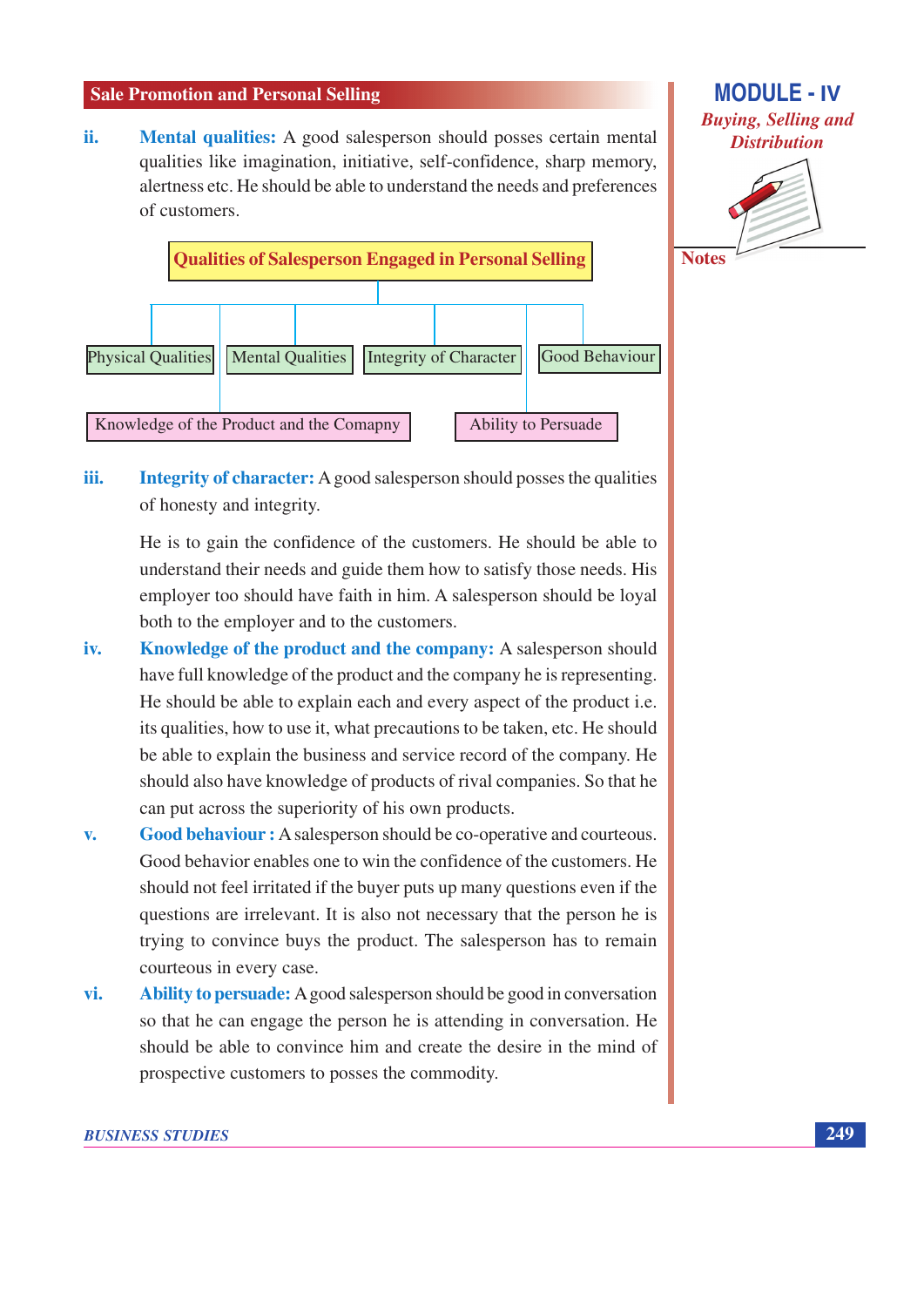

**Buying, Selling and Distribution** 



**INTEXT QUESTIONS 16.6** 

State which of the following statements are 'true' and which are 'false:

- Knowledge of product is not necessary to make one a good  $(i)$ salesperson.
- $(ii)$ A good salesperson should have imagination, initiative and alertness.
- $(iii)$ It is not necessary for a good salesperson that he must be accepted by the society.
- $(iv)$ A good salesperson should be loyal to the consumer but not to the employer.
- $(v)$ Impressive voice, good appearance and sound health have no place in the qualities of a good salesperson.
- Multiple Choice Questions: Π.
	- Sales promotion is important from the point of view of  $(i)$ manufactures because.
		- (a) Increases Profit
		- (b) Provides Products at Cheaper rates
		- (c) Inform about quality & features
		- (d) Raise the standard of living of people
	- Sales promotion is important from the point of view of  $(ii)$ consumers because.
		- (a) It helps to increase sales
		- (b) It stabilizes sales
		- (c) It helps to raise the standard of living
		- (d) It increases profits
	- Which are of thems is a tool of sales promotion?  $(iii)$ 
		- (a) Free samples (b) Advertisement
		- (c) Publicity (d) Personal Selling
	- The ultimate objective of personal selling is.  $(iv)$ 
		- (a) To raise standard of living (b) Provide better quality of products
			- (c) More satisfaction to customers
			- (d) Increase sale of products
	- $(v)$ Essential element of Personal Selling is
		- (a) Cheap Product (b) Face to Face interaction
		- (c) Physical fitness of saleman (d) Good behaviour of Salesman

250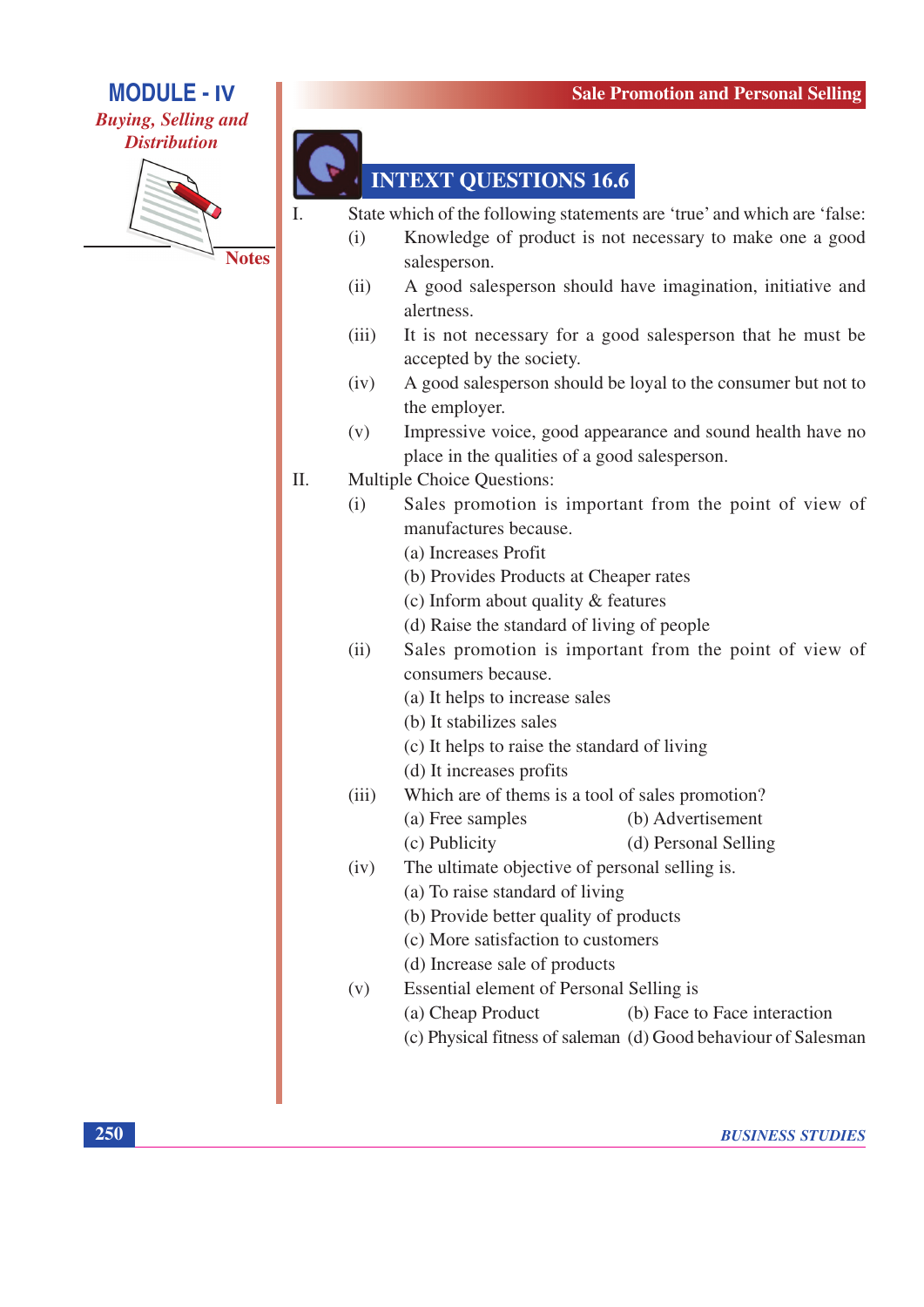

## **WHAT YOU HAVE LEARNT**

- Sales promotion consists of all promotional activities other than advertising and personal selling to increase sales of a commodity.
- Objectives of Sales Promotion are to: Introduce new products, Attract new customers and retain the existing, Maintain sales of seasonal products and Challenge the competition.
- Tools / Techniques used in Sales Promotion : Free samples, Premiums or Bonus offer, Exchange schemes, Price-off offer, Coupons, Fairs and Exhibitions, Trading stamp, Scratch and win offer and Money Back offer.
- Importance of Sales promotion:

For manufacturers : increases the volume of sales, leads to product improvement, help to intoduce new products, enables quick disposal of existing stock and stablizes the volume of sales.

For consumers: creates new customers, Goods are available cheaper Financial benefits to the customers in the market. Generates rate. awareness about new products, Leads to product improvement, Helps to introduce new products. Creates confidence in the mind of customers regarding quality and Raise standard of living,

- Personal selling refers to the presentation of goods and services and convincing and persuading potential customers to buy the product or service.
- Essential elements of personal selling are : face-to-face interaction, flexibility, promotion of sales, supply of information persuasion. and mutual benefits
- Personal selling in important both from the customers and manufacturers point of view.
- Qualities that can make a sales person more effective are many. These include physical and mental qualities, integrity of character, knowledge of the product and the company, good behaviour and ability to persuade the customers.

## **TERMINAL EXERCISE**

- $\overline{1}$ . Define Sales Promotion.
- $2<sub>1</sub>$ State the importance of Sales Promotion from the point of view of manufacturers.
- $\overline{3}$ . State the importance of Sales Promotion from the point of view of consumers.

#### **BUSINESS STUDIES**

### **MODULE - IV Buying, Selling and Distribution**



**Notes** 

251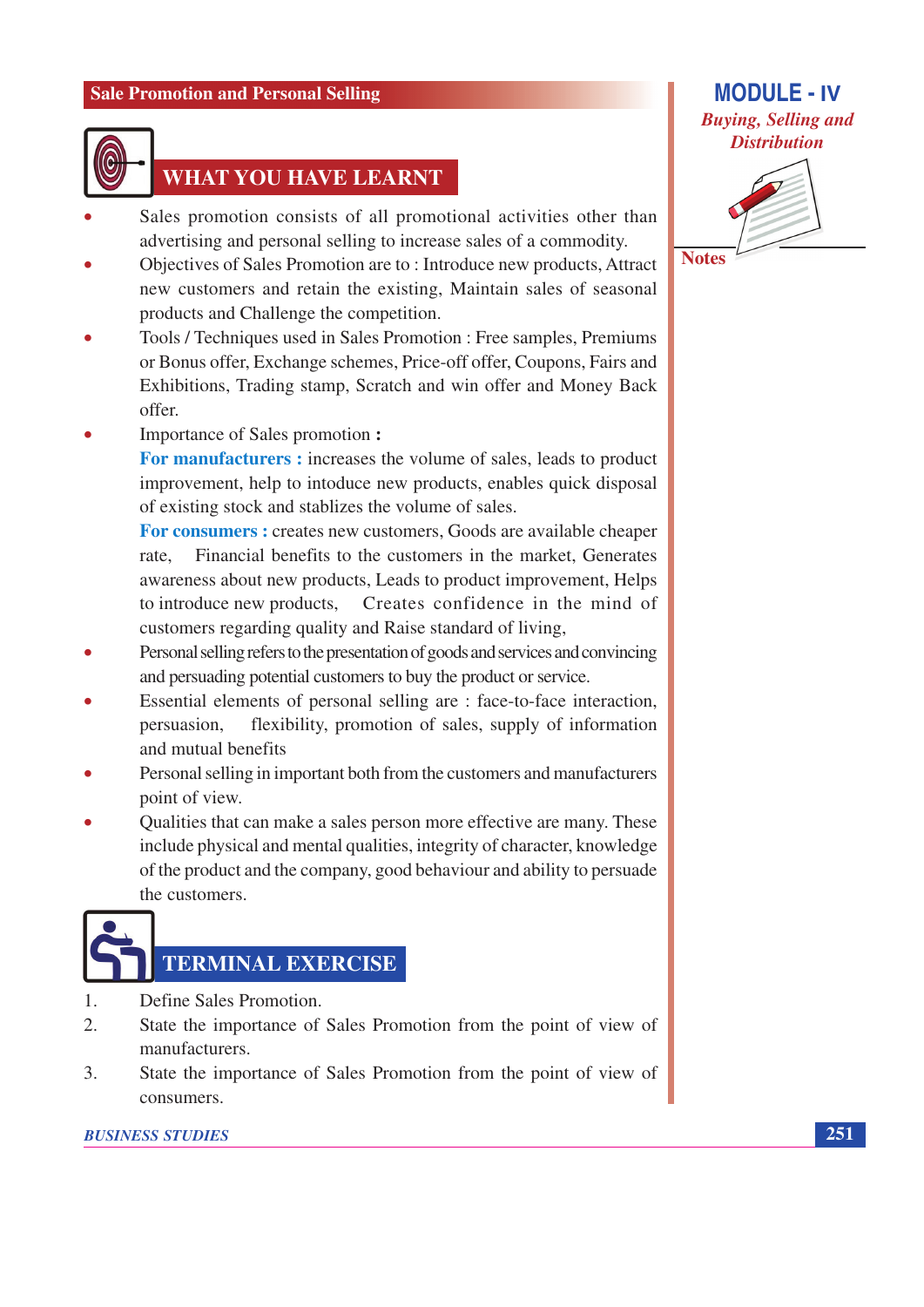**Buying, Selling and Distribution** 



**Notes** 

 $\overline{4}$ .

- List any six tools used in Sales Promotion.
- 5. Explain the meaning of 'Sales Promotion'. Why is Sales Promotion necessary?
- Explain any two techniques of Sales Promotion, with an example of each. 6.
- 7. Explain – "Price off offer" and "Free-Samples" as techniques of Sales Promotion.
- 8. Explain how Sales Promotion techniques help in promoting sales.
- $\overline{9}$ . A toothpaste company is giving 250 grams toothpaste free with a pack of 500 gm toothpaste. Name this technique of sales promotion. What is the specific objective of this scheme? Explain two more schemes of Sales Promotion other than this.
- 10. Define Sales Promotion. What are the objectives of Sales Promotion?
- Explain the term 'Sales Promotion'. Discuss any four techniques of  $11.$ Sales Promotion?
- 12. 'Sales Promotion is important both for manufacturer and consumers'. Explain how?
- 13. What is meant by personal selling?
- $14.$ State the essential elements of personal selling.
- $15.$ Describe the importance of personal selling form the point of customers.
- 16. Explain the importance of personal selling from the point of view of manufacturers.
- State the physical and mental qualities of sales persons engaged in 17. personal selling.
- 18. State the social qualities of sales persons engaged in personal selling.
- What are the occupational qualities of salespersons engaged in personal 19. selling?
- 20. Define personal selling. Explain the importance of personal selling from the point of view of customers and manufacturers.
- $21.$ What is meant by personal selling? Explain the essential elements of personal selling.
- 22. Do you think that to be a successful salesperson only personal and mental qualities are sufficient? Give reasons in support of your answer.
- 23. Describe the different qualities of sales persons engaged in personal selling.
- 24. A salesperson need not possess any quality if the product is good. Do you agree with the statement? Give reason.



## **ANSWER TO INTEXT QUESTIONS**

 $16.1$  $\mathbf{i}$ Sales Promotion refers to all activities other than advertising and Personal selling that help to increase sales of a particular commodity.

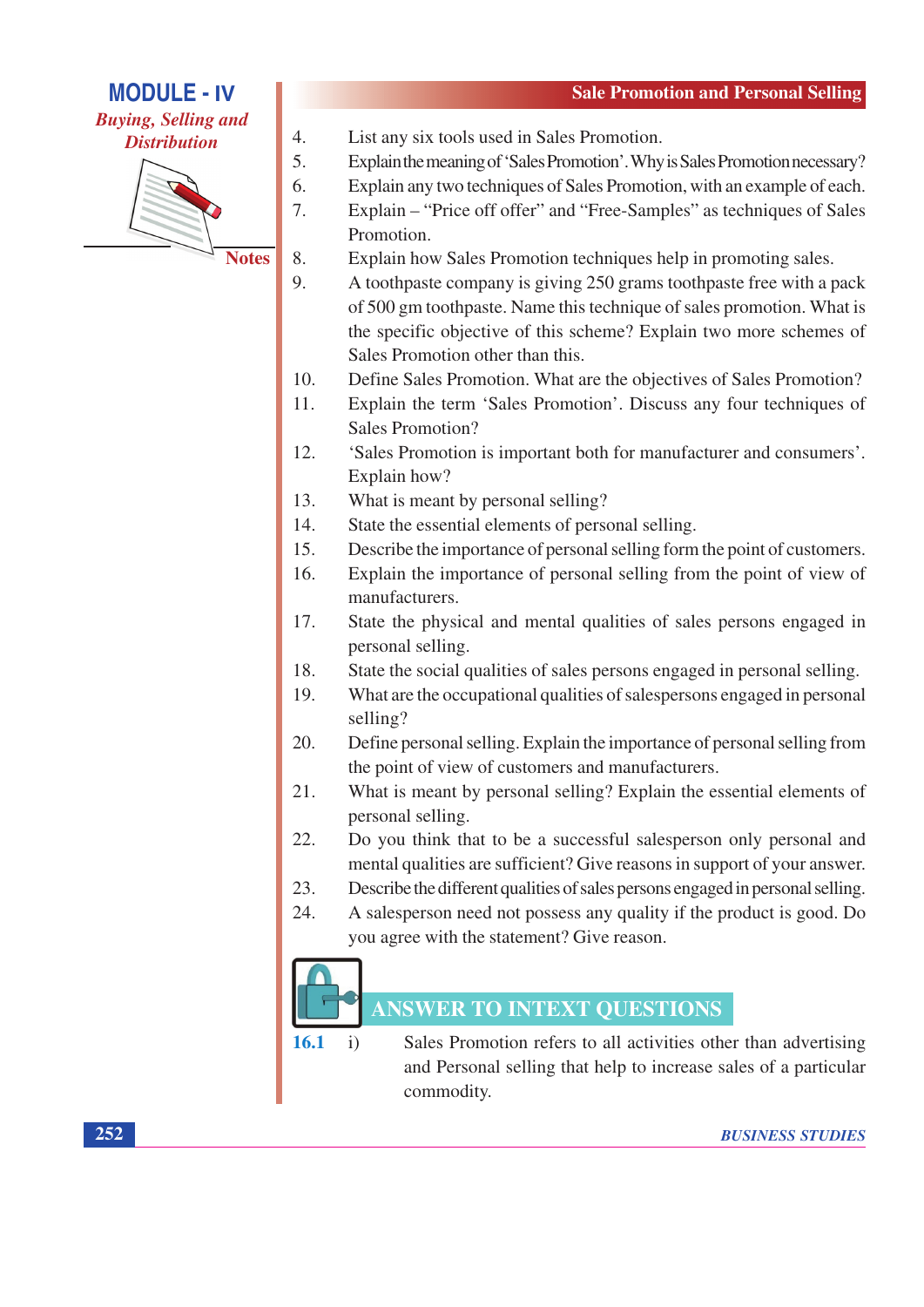Advertising can be used as a means of communication to inform  $\mathbf{ii}$ potential customers about incentives for sales promotion.

| <b>16.2</b> | a) False,                             |              | b) False,        | c) True,                                             | d) False,                           | e) True     |
|-------------|---------------------------------------|--------------|------------------|------------------------------------------------------|-------------------------------------|-------------|
| <b>16.3</b> | $(i)$ and $c$ ,                       |              | $(ii)$ and $b$ , | $(iii)$ and a,                                       | $(iv)$ and d.                       |             |
| <b>16.4</b> | (i) customers,<br>(iii) face-to-face, |              |                  | (ii) to promote sale of products,<br>(iv) educative. |                                     |             |
| <b>16.5</b> | $(i)$ True,                           |              | (ii) False;      | $(iii)$ False,                                       | $(iv)$ False,                       | $(v)$ False |
| <b>16.6</b> | <sup>1.</sup>                         | $(i)$ False, |                  |                                                      | (ii) True, (iii) False, (iv) False, | $(v)$ False |
|             | П.                                    | $(i)$ a,     | $(ii)$ c,        | $(iii)$ a,                                           | $(iv)$ d,<br>$(v)$ a                |             |

## **ACTIVITIES FOR YOU**

- Make an enquiry from the nighbouring market retailers at what time  $\bullet$ they offer stock clearance sale and why.
- Collect information through advertisements in newspapers and  $\bullet$ magazines regarding various sales promotion schemes introduced by manufacturers.
- While buying any goods and services, carefully notice the behaviour  $\bullet$ of the salespersons and note down the various qualities he/she possess.